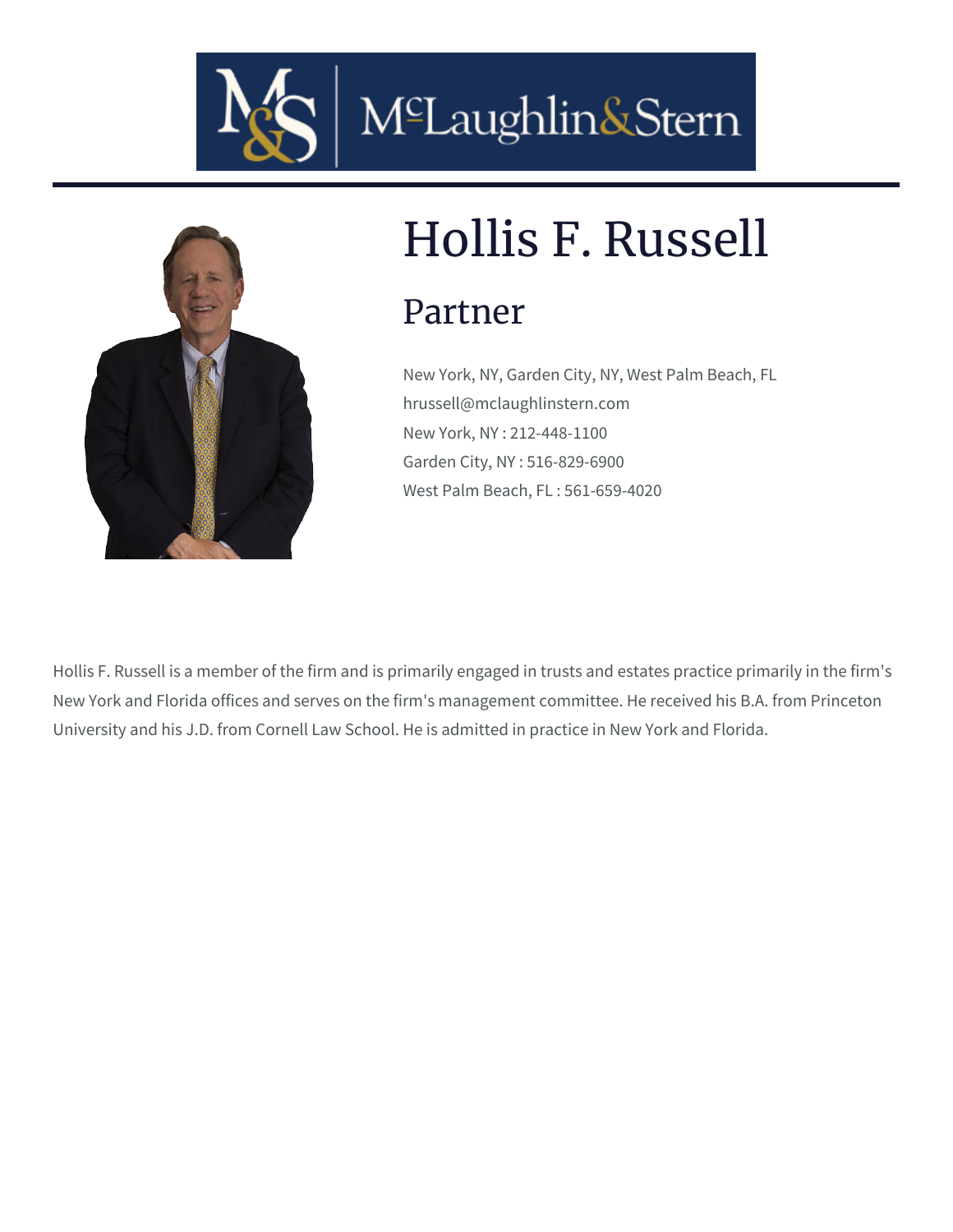Mr. Russell's practice focuses on estate planning, and estate and trust charitable giving and foundation matters, including international estate wealth transfer planning involving partnership and trust arrangements for and for business owners. In addition, Mr. Russell's practice involves pro advises clients in multi-jurisdictional matters in particular, matters in residence and domicile relocation. He has delivered numerous law journ served on key bar association committees, and has been recognized as Certified in Wills, Trusts and Estates (Florida). Mr. Russell has also se Estate Planning Program at the University of Miami School of Law. He is and Estates Counsel, serving on its Business Planning Committee and In Mr. Russell serves as a Vice Chair and Trustee of the North Shore Land O'Neil Charitable Trust, and a Director of Palm Beach Area Tennis Patro player, and has served as captain of several USIC international senior t

#### Publications & Honors

- [Lifetime QTIPable Trusts for Gift, Es](https://www.mclaughlinstern.com/wp-content/uploads/2021/06/NYLJ03172021483509McLaughlin.pdf)tate Tax Exemption Planning
- [Alert 2020 Federal Gift an](https://www.mclaughlinstern.com/wp-content/uploads/2020/02/NYLJ10082020462853McLaughlin_Part1-Part2.pdf)d Estate Tax Planning
- [Shift of Residence/Domicile Fro](/blog/shift-of-residence-domicile-from-new-york-to-florida/)m New York to Florida
- [Power to Replace a Trustee Can Pro](/wp-content/uploads/2020/02/Russell-article-Power-to-Replace-a-Trustee-Can-Produce-Adverse-Tax-Results-i0223829xAB907.pdf)duce Adverse Tax Results
- [Practical Guidance for Charitable Remainder Trust P](/wp-content/uploads/2020/02/Russell-article-Practical-Guidance-for-Charitable-Remainder-Trust-Planning-for-Residential-Real-Property-i0223827xAB907.pdf)lanning for Re
- [Joint Representation of Spous](/wp-content/uploads/2020/02/Russell-article-Joint-Representation-of-Spouses-in-Estate-Planning-i0223821xAB907.pdf)es in Estate Planning
- [Coordination of PPT Credit QT](/wp-content/uploads/2020/02/Russell-Article-Coodination-of-PPT-Credit-QTIP-Marital-Deduction-i0223823xAB907.pdf)IP Marital Deduction
- [Multiple Representation in Estate Planning.](https://www.mclaughlinstern.com/wp-content/uploads/2022/01/Russell-Article-Multiple-Representation-in-Estate-Planning.-Beyond-Advisory-Opinion-95-4.pdf) Beyond Advisory Opini

#### Education

- Cornell Law School (J.D.)
- Princeton University (B.A.)

#### Birthplace